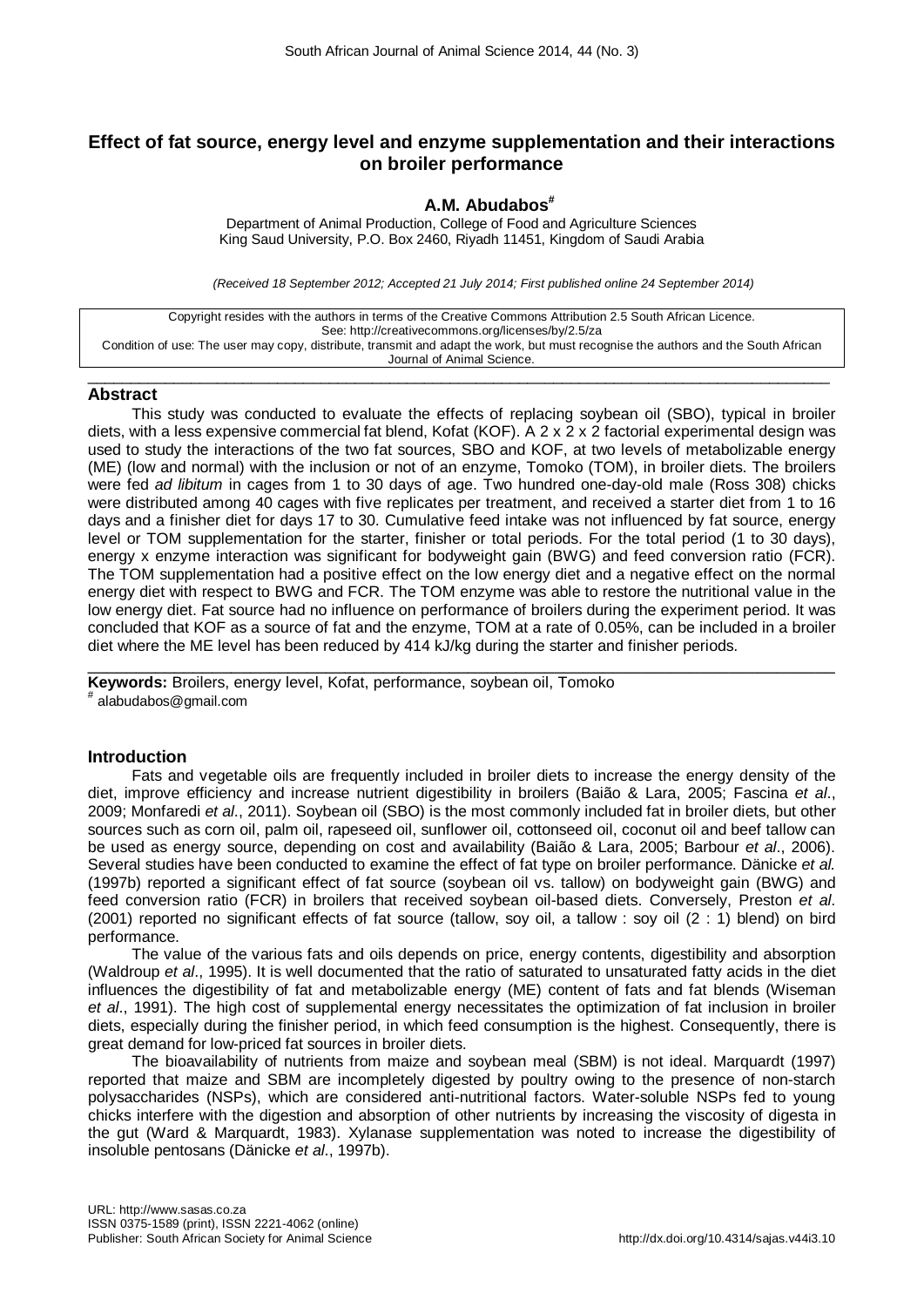Several attempts have been made to increase the nutritional value of corn-SBM diets by adding protease and carbohydrases before or after processing (Café *et al*., 2002; Gracia *et al*., 2003; Abudabos, 2012). One approach to incorporate enzymes into corn-SBM diets is by changing the nutrient density of the feed to reduce the cost per ton of feed and then, by adding enzymes, restores the nutritional value of the diet. This results in a better performance or at least similar to diets of normal density (Pack & Bedford, 1997). It was suggested that the enzymes reduce the negative effects of NSPs and improve the digestion of nutrients in the bird.

Several studies have been conducted to examine the interaction between fat source and enzyme inclusion. Dänicke *et al*. (1997) reported that the performance was higher in broilers that received a SBObased diet that was supplemented with an enzyme compared with unsupplemented tallow-based diets. Significant interactions were reported between dietary fat type and carbohydrase addition (Dänicke *et al*., 2000). It was established that the enzyme effect depends on fat type included in the diet (Dänicke *et al*., 1997a; Langhout *et al*., 1997). However, there is a dearth of information on the interacting effects of fat source, enzyme inclusion and the ME level of the diet.

The objective of the present study was to evaluate the effects on broiler performance by replacing a typical source of oil, SBO, in broiler diets with a cheaper commercial fat blend, Kofat (KOF), using two levels of ME (normal and low), with and without the supplementation of the enzyme, Tomoko (TOM).

### **Materials and Methods**

Two hundred, one-day-old male Ross 308 broiler chicks, obtained from a commercial hatchery (Al-Wadi Poultry Farm Co., Riyadh, Saudi Arabia) were used in the study. The chicks had been vaccinated against Marek's disease, Newcastle and infectious bronchitis. The study was conducted under a protocol approved by King Saud University and complies with the current laws of Saudi Arabia.

Typical isoenergetic and isonitrogenous starter (0 - 16 d) and finisher (17 - 30 d) diets based on maize-SBM diets were formulated in mash form to meet or exceed the recommendations in commercial practice in Saudi Arabia (Table 1). Two sources of fat, SBO and KOF, two levels of TOM enzyme, 0.0% and 0.05%, and two levels of energy, a normal and subnormal or low level of ME, were applied in a factorial arrangement of eight dietary treatments. The experimental treatments were: T1 = low energy, SBO without TOM; T2 = T1 + 0.05% TOM; T3 = normal energy, SBO without TOM; T4 = T3 + TOM; T5 = low energy, KOF without TOM; T6 = T5 + 0.05% TOM; T7 = normal energy, KOF without TOM; T8 = T8 + TOM. The starter diet contained 12.13 MJ ME/kg for the low and 12.55 MJ ME/kg for the normal diet, while the finisher contained 12.55 MJ ME/kg and 12.97 MJ ME/kg for the low and normal diets, respectively.

Upon arrival, the chicks were sexed, grouped by weight in such a way as to reduce variation in mean bodyweight, and allotted to 40 cages in a four-deck cage system. Each treatment was assigned to five replicate pens with five chicks per cage (50 cm length, 60 cm width and 36 cm depth). They received the experimental diets in electrically heated battery brooders with raised wire floors. The birds were maintained on a 24 h light schedule and ambient temperature and relative humidity were concurrently and continuously recorded at three-hour intervals using two data loggers (HOBO Pro Series Data Logger, Model H08-032-08, Onset Co., USA) inside the chamber. The average temperature and relative humidity for the whole period were 24.95 °C  $\pm$  0.26 (SD) and 26.63%  $\pm$  3.30 (SD), respectively.

Tomoko (Biogenkoji Research Institute, 876-15, Mizobe, Kagoshima, Japan) is a multi-enzyme preparation that is produced by fermentation using Koji-feed (*Aspergillus awamori*). The activity of the enzyme source was authenticated by the supplier as having minimum levels of acidic protease (10 000  $U/q$ ), α-amylase (40 U/g), pectinase (30 U/g), phytase (10 U/g), glucoamylase (5 U/g), cellulase (4 U/g) and *Aspergillus awamori* cells (10 mg/g). Kofat (EcoOils Sdn Bhd, 81700 Pasir Gudang, Johr Darul Takzim, Malaysia) is formulated from a mixture of vegetable oils supplemented with anti-oxidant and lecithin. According to the manufacturer, the fatty acid composition profile of KOF is: myristic acid (C14:0) 6.0%, palmitic acid (C16:0) 30% - 35%, stearic acid (18:0) 4.0% - 5.0%, oleic acid (C18:1) 35.0% - 42.0% and linoleic acid (C18:2) 16% - 20%.

Bodyweight gain and feed intake (FI) were recorded weekly by cage and FCR was computed at days 16 and 30. Analysis of variance was performed using the general linear model procedure of the Statistical Analysis System (SAS, 2002-2003) for a randomized complete block design with 2 x 2 x 2 factorial arrangements. The data were tested for main effects (fat source, energy level and enzyme), two-way and three-way interactions. The experimental unit was the cage mean. Statistical significance was assessed at (*P*  $< 0.05$ ).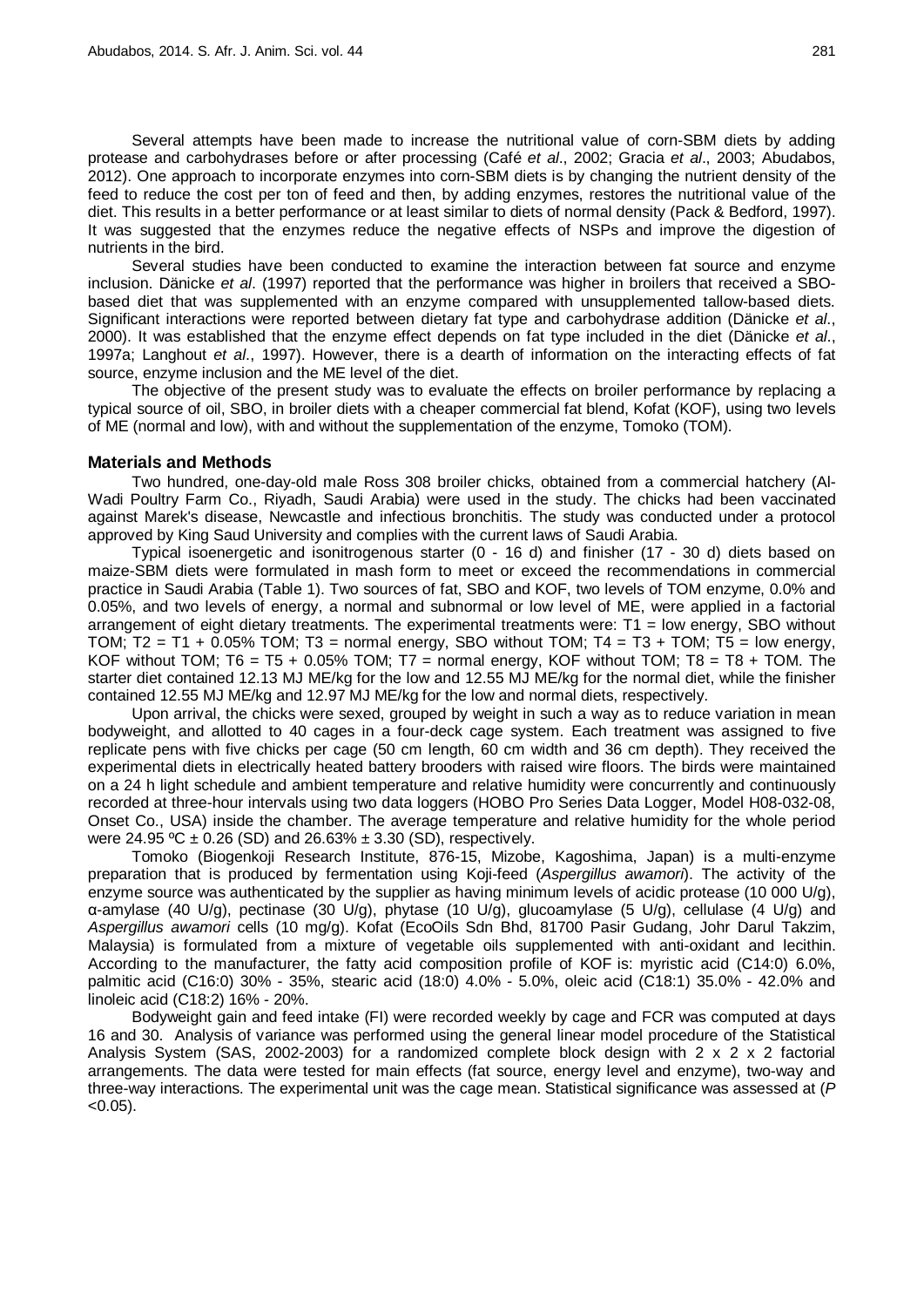|                                     | <b>Starter</b>                                |                                        | <b>Finisher</b>          |                                        |
|-------------------------------------|-----------------------------------------------|----------------------------------------|--------------------------|----------------------------------------|
| Ingredients (%)                     | Low<br>(T1, T5) $^{\rm \scriptscriptstyle 1}$ | <b>Normal</b><br>(T3, T7) <sup>2</sup> | Low<br>(T1,T5) $^1$      | <b>Normal</b><br>(T3, T7) <sup>2</sup> |
| Maize                               | 58.00                                         | 56.80                                  | 59.65                    | 58.55                                  |
| Soybean meal (48% CP)               | 36.10                                         | 36.10                                  | 34.00                    | 34.00                                  |
| Soybean oil or Kofat                | 1.80                                          | 3.00                                   | 2.90                     | 4.00                                   |
| Salt                                | 0.30                                          | 0.30                                   | 0.30                     | 0.30                                   |
| Limestone                           | 0.72                                          | 0.72                                   | 0.64                     | 0.64                                   |
| Di calcium phosphate                | 2.30                                          | 2.30                                   | 2.00                     | 2.00                                   |
| DL-methionine                       | 0.23                                          | 0.23                                   | 0.16                     | 0.16                                   |
| L-Lysine                            | 0.15                                          | 0.15                                   | $\overline{\phantom{a}}$ | $\overline{\phantom{a}}$               |
| Vitamin-mineral premix <sup>3</sup> | 0.30                                          | 0.30                                   | 3.00                     | 3.00                                   |
| Choline chloride premix, 60%        | 0.10                                          | 0.10                                   | 0.05                     | 0.05                                   |
| <b>Calculated analysis</b>          |                                               |                                        |                          |                                        |
| Metabolizable energy (MJ/kg)        | 12.13                                         | 12.55                                  | 12.55                    | 12.97                                  |
| Crude protein (g/kg)                | 220                                           | 220                                    | 210                      | 210                                    |
| Methionine (%)                      | 0.55                                          | 0.55                                   | 0.47                     | 0.47                                   |
| Methionine + Cystine (%)            | 0.82                                          | 0.82                                   | 0.73                     | 0.73                                   |
| Lysine                              | 1.25                                          | 1.25                                   | 1.1                      | 1.1                                    |
| Calcium                             | 1.00                                          | 1.00                                   | 0.90                     | 0.90                                   |
| Available phosphorus                | 0.45                                          | 0.45                                   | 0.40                     | 0.40                                   |

**Table 1** Ingredient and nutrient composition of the experimental diets fed to broilers from days 1 to 30

<sup>1</sup> Diets 2 and 6 had 0.05% Tomoko enzyme added.<br><sup>2</sup> Diets 4 and 8 had 0.05% Tomoko enzyme added.<br><sup>3</sup> Vitamin-mineral mix per kg of diet: 3.41 mg retinyl acetate; 0.07 mg cholecalciferol; 27.5 mg DL-α-tocopheryl acetate; 6 mg menadione sodium bisulphate; 7.7 mg riboflavin; 44 mg niacin; 0.02 mg cyanocobalamin; 496 mg choline; 1.32 mg folic acid; 4.82 mg pyridoxine HCl; 2.16 mg thiamine mononitrate; 0.11 mg D-biotin; 67 mg manganese; 54 mg zinc; 2 mg copper; 0.5 mg iodine; 75 mg iron; 0.2 mg selenium.

# **Results**

Bird performance during the starter period is shown in Table 2. During this period, FI was not affected by fat source, energy level or enzyme supplementation or their interactions (*P* >0.05). A two-way energy x enzyme was significant for BWG (*P* <0.005) such that TOM supplementation in the low energy level diet increased BWG by 20 g, while TOM supplementation in the normal energy diet decreased BWG by 30 g. Energy level of the diet affected BWG significantly (*P* <0.01): Chicks on the normal energy diet gained 20 g more than birds which received the low energy diet. A two-way energy x enzyme was significant for FCR (*P* <0.001) such that enzyme supplementation to the low energy level diet improved FCR compared with unsupplemented diet (1.379 vs. 1.322), respectively, while TOM supplementation to the normal energy diet increased FCR compared with unsupplemented diet (1.260 vs. 1.334), respectively. Energy level of the diet affected FCR (*P* <0.001): chicks on the normal energy diet had a better FCR of 1.260, compared to 1.334 for chicks that received the low energy diet.

Bird performance for the finisher period is shown in Table 3. None of the three-way interactions were significant for FI, BWG and FCR. However, FI was influenced by the energy level of the diet (*P* <0.05): birds on the low energy diet consumed 42 g more feed compared with those on the normal energy diet. Bodyweight gain was not influenced by any treatment (*P* >0.05). On the other hand, energy x enzyme interaction was significant for FCR (*P* <0.001). Enzyme (TOM) supplementation to the low energy diet improved FCR by 9.8% compared with the unsupplemented diet (1.584 vs. 1.704), respectively, while in the normal energy diet, TOM supplementation caused a drop in FCR by 1.2% compared with the unsupplemented diet (1.624 vs. 1.604), respectively. Two main effects, energy level and enzyme affected FCR significantly (*P* <0.04; *P* <0.001), respectively. Birds that had received the normal energy level diet had a better FCR compared with the other group (1.614 vs. 1.643), respectively. On the other hand, TOM supplementation improved FCR by 3% (1.604 vs. 1.653), respectively.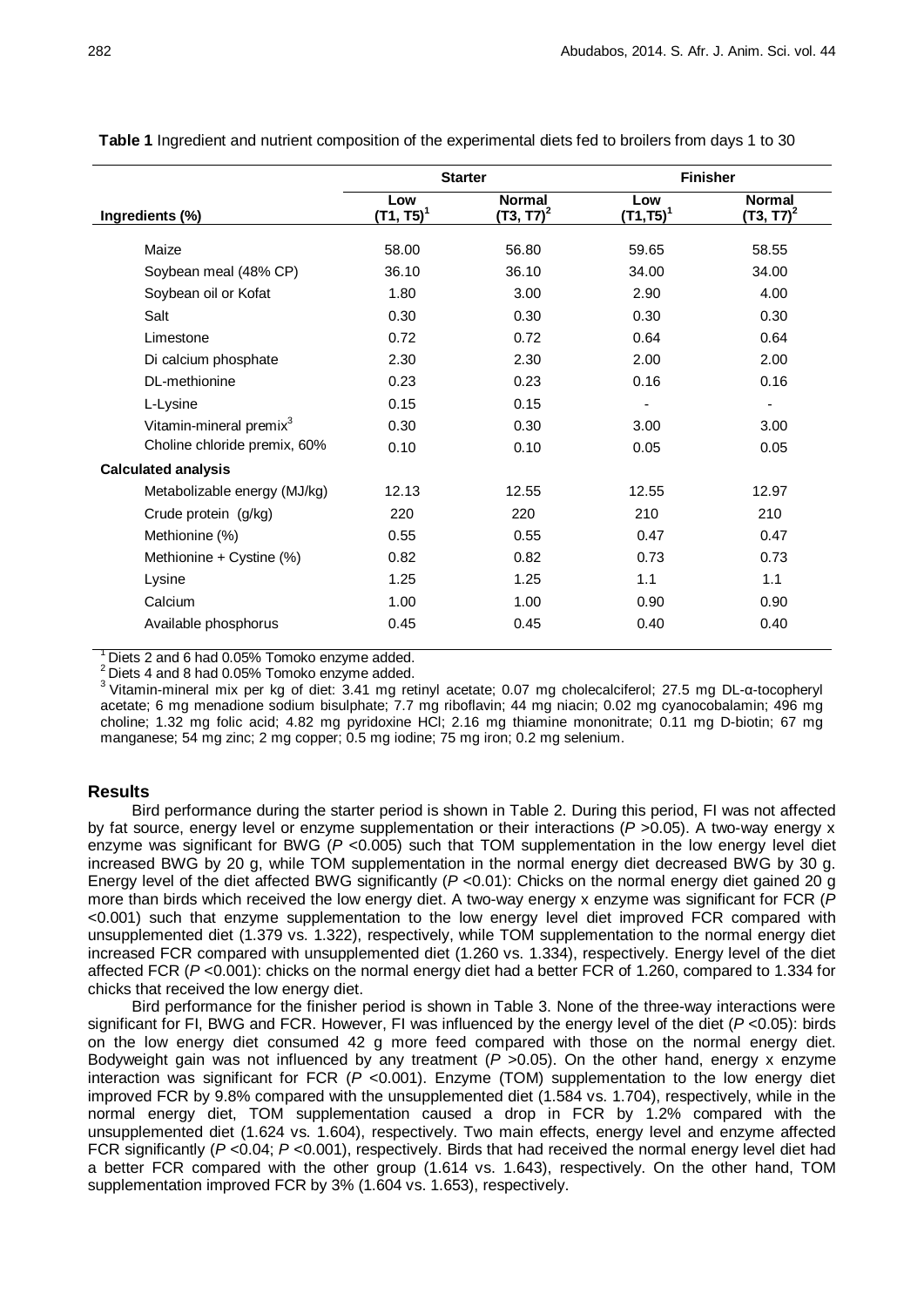| <b>Diet</b>             | Fat<br>source | <b>Energy</b><br>MJ/kg | <b>Enzyme</b><br>(%) | F<br>(g)  | <b>BWG</b><br>(g) | <b>FCR</b><br>(g/g) |
|-------------------------|---------------|------------------------|----------------------|-----------|-------------------|---------------------|
|                         |               |                        |                      |           |                   |                     |
| 1                       | Soy oil       | 12.13                  | $\mathbf 0$          | 637       | 462               | 1.377               |
| $\overline{c}$          | Soy oil       | 12.13                  | 0.05                 | 646       | 485               | 1.330               |
| $\mathsf 3$             | Soy oil       | 12.55                  | $\pmb{0}$            | 652       | 520               | 1.253               |
| $\overline{\mathbf{4}}$ | Soy oil       | 12.55                  | 0.05                 | 631       | 486               | 1.300               |
| $\mathbf 5$             | Kofat         | 12.13                  | $\mathbf 0$          | 660       | 477               | 1.381               |
| $\,6$                   | Kofat         | 12.13                  | 0.05                 | 649       | 494               | 1.315               |
| $\overline{7}$          | Kofat         | 12.55                  | $\mathbf 0$          | 647       | 510               | 1.268               |
| 8                       | Kofat         | 12.55                  | 0.05                 | 661       | 484               | 1.368               |
| <b>SEM</b>              |               |                        |                      | 17.6      | 10.8              | 0.024               |
| $P$ value               |               |                        |                      | <b>NS</b> | <b>NS</b>         | <b>NS</b>           |
| <b>Source</b>           |               |                        |                      |           |                   |                     |
| Soy oil                 |               |                        |                      | 642       | 489               | 1.315               |
| Kofat                   |               |                        |                      | 655       | 491               | 1.332               |
| <b>SEM</b>              |               |                        |                      | 8.9       | 5.4               | 0.012               |
| $P$ value               |               |                        |                      | <b>NS</b> | <b>NS</b>         | <b>NS</b>           |
| Energy                  |               |                        |                      |           |                   |                     |
| Low                     |               |                        |                      | 648       | 480               | 1.350               |
| Normal                  |               |                        |                      | 648       | 500               | 1.297               |
| <b>SEM</b>              |               |                        |                      | 8.9       | 5.4               | 0.012               |
| $P$ value               |               |                        |                      | <b>NS</b> | 0.01              | 0.005               |
| <b>Enzyme</b>           |               |                        |                      |           |                   |                     |
| Without                 |               |                        |                      | 649       | 493               | 1.319               |
| With                    |               |                        |                      | 647       | 487               | 1.328               |
| <b>SEM</b>              |               |                        |                      | 8.9       | 5.4               | 0.012               |
| $P$ value               |               |                        |                      | <b>NS</b> | <b>NS</b>         | NS                  |
| Energy x enzyme         |               |                        |                      |           |                   |                     |
|                         |               | 12.13                  | $\mathbf 0$          | 648       | 470               | 1.379               |
|                         |               | 12.13                  | 0.05                 | 647       | 490               | 1.322               |
|                         |               | 12.55                  | $\mathbf 0$          | 646       | 515               | 1.260               |
|                         |               | 12.55                  | 0.05                 | 646       | 485               | 1.334               |
| <b>SEM</b>              |               |                        |                      | 12.6      | 7.7               | 0.017               |
| $P$ value               |               |                        |                      | <b>NS</b> | 0.005             | 0.001               |

**Table 2** Feed intake (FI), bodyweight gain (BWG) and feed conversion ratio (FCR) at day 16 of broiler chickens given the experimental diets

Cumulative bird performance for the period from 1 to 30 days of age is shown in Table 4. Feed intake was not influenced by fat source, energy level, enzyme supplementation or their interactions (*P* >0.05). On the other hand, BWG was not influenced by any main factor. However, energy x enzyme interaction was significant for BWG and FCR (*P* <0.01; *P* <0.001), respectively. TOM supplementation to the low energy diet increased BWG by 45 g and improved FCR by 6.6% compared with unsupplemented diet. However, TOM supplementation to the normal energy diet decreased BWG by 41 g and caused a drop in FCR by 4.3%. Feed conversion ratio was influenced by the energy level (*P* <0.001) and TOM supplementation (*P* <0.05) as a main effect factors. No three-way interactions were detected for all parameters measured for the cumulative period.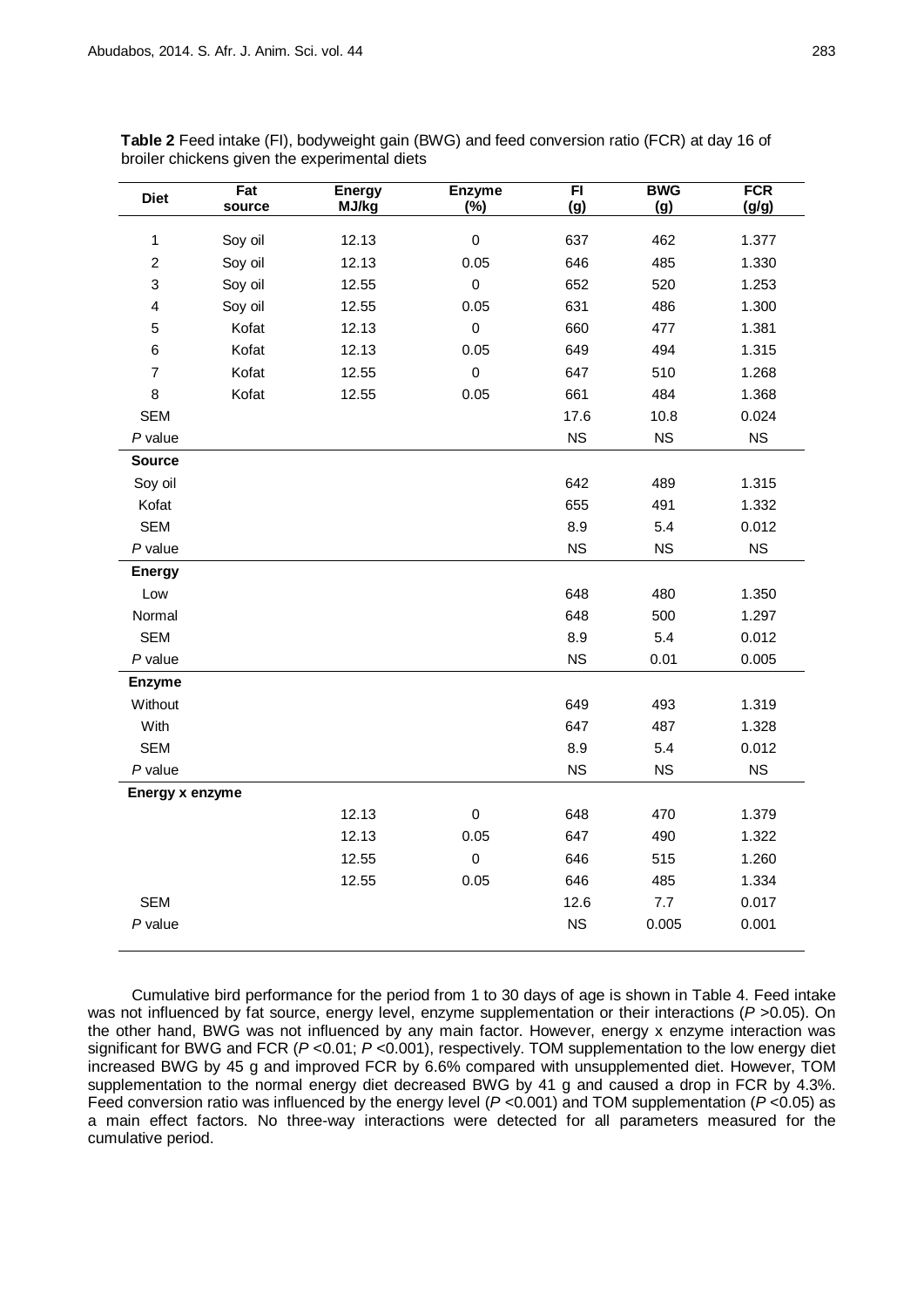| <b>Diet</b>             | Fat<br>source | <b>Energy</b><br>MJ/kg | <b>Enzyme</b><br>(%) | F1<br>(g) | <b>BWG</b><br>(g) | <b>FCR</b><br>(g/g) |
|-------------------------|---------------|------------------------|----------------------|-----------|-------------------|---------------------|
|                         |               |                        |                      |           |                   |                     |
| 1                       | Soy oil       | 12.55                  | $\pmb{0}$            | 1434      | 846               | 1.697               |
| $\overline{2}$          | Soy oil       | 12.55                  | 0.05                 | 1394      | 881               | 1.583               |
| 3                       | Soy oil       | 12.97                  | $\mathbf 0$          | 1381      | 854               | 1.617               |
| $\overline{\mathbf{4}}$ | Soy oil       | 12.97                  | 0.05                 | 1416      | 883               | 1.605               |
| $\mathbf 5$             | Kofat         | 12.55                  | $\pmb{0}$            | 1464      | 855               | 1.711               |
| $\,6\,$                 | Kofat         | 12.55                  | 0.05                 | 1380      | 871               | 1.585               |
| $\overline{7}$          | Kofat         | 12.97                  | $\pmb{0}$            | 1374      | 863               | 1.591               |
| $\bf 8$                 | Kofat         | 12.97                  | 0.05                 | 1336      | 814               | 1.643               |
| <b>SEM</b>              |               |                        |                      | 26.9      | 18.3              | 0.02                |
| $P$ value               |               |                        |                      | <b>NS</b> | <b>NS</b>         | NS                  |
| <b>Source</b>           |               |                        |                      |           |                   |                     |
| Soy oil                 |               |                        |                      | 1406      | 866               | 1.625               |
| Kofat                   |               |                        |                      | 1388      | 851               | 1.632               |
| <b>SEM</b>              |               |                        |                      | 13.5      | 9.2               | 0.01                |
| $P$ value               |               |                        |                      | <b>NS</b> | <b>NS</b>         | NS                  |
| Energy                  |               |                        |                      |           |                   |                     |
| Low                     |               |                        |                      | 1418      | 863               | 1.643               |
| Normal                  |               |                        |                      | 1376      | 854               | 1.614               |
| <b>SEM</b>              |               |                        |                      | 13.5      | 9.1               | 0.01                |
| $P$ value               |               |                        |                      | 0.03      | <b>NS</b>         | 0.04                |
| <b>Enzyme</b>           |               |                        |                      |           |                   |                     |
| Without                 |               |                        |                      | 1413      | 845               | 1.653               |
| With                    |               |                        |                      | 1382      | 862               | 1.604               |
| <b>SEM</b>              |               |                        |                      | 13.5      | 9.1               | 0.01                |
| $P$ value               |               |                        |                      | <b>NS</b> | <b>NS</b>         | 0.001               |
| Energy x enzyme         |               |                        |                      |           |                   |                     |
|                         |               | 12.55                  | $\pmb{0}$            | 1449      | 850               | 1.704               |
|                         |               | 12.55                  | 0.05                 | 1387      | 876               | 1.584               |
|                         |               | 12.97                  | $\mathbf 0$          | 1377      | 858               | 1.604               |
|                         |               | 12.97                  | 0.05                 | 1376      | 848               | 1.624               |
| <b>SEM</b>              |               |                        |                      | 19.1      | 12.9              | 0.01                |
| $P$ value               |               |                        |                      | <b>NS</b> | <b>NS</b>         | 0.001               |

**Table 3** Feed intake (FI), bodyweight gain (BWG) and feed conversion ratio (FCR) at day 30 of broiler chickens given the experimental diets

## **Discussion**

The results revealed significant energy x enzyme interactions in BWG and FCR at 30 day of age, which could be explained by a difference in magnitude or response. Birds on the low energy level diet responded positively to TOM supplementation, while those that had the normal energy diet responded negatively to TOM. The beneficial effect of TOM in the diet was best when TOM was added to the low energy diet. The improvement in FCR could be explained in part by the improvement in BWG that occurred as a result of TOM. Body weight gain for the low energy diet group plus TOM was restored and comparable with that of the normal energy diet without TOM, suggesting that the improvement in nutrient utilization brought about by TOM supplementation completely compensated for the reduced energy content. This result offers potential to reduce diet cost commensurate with no losses in production.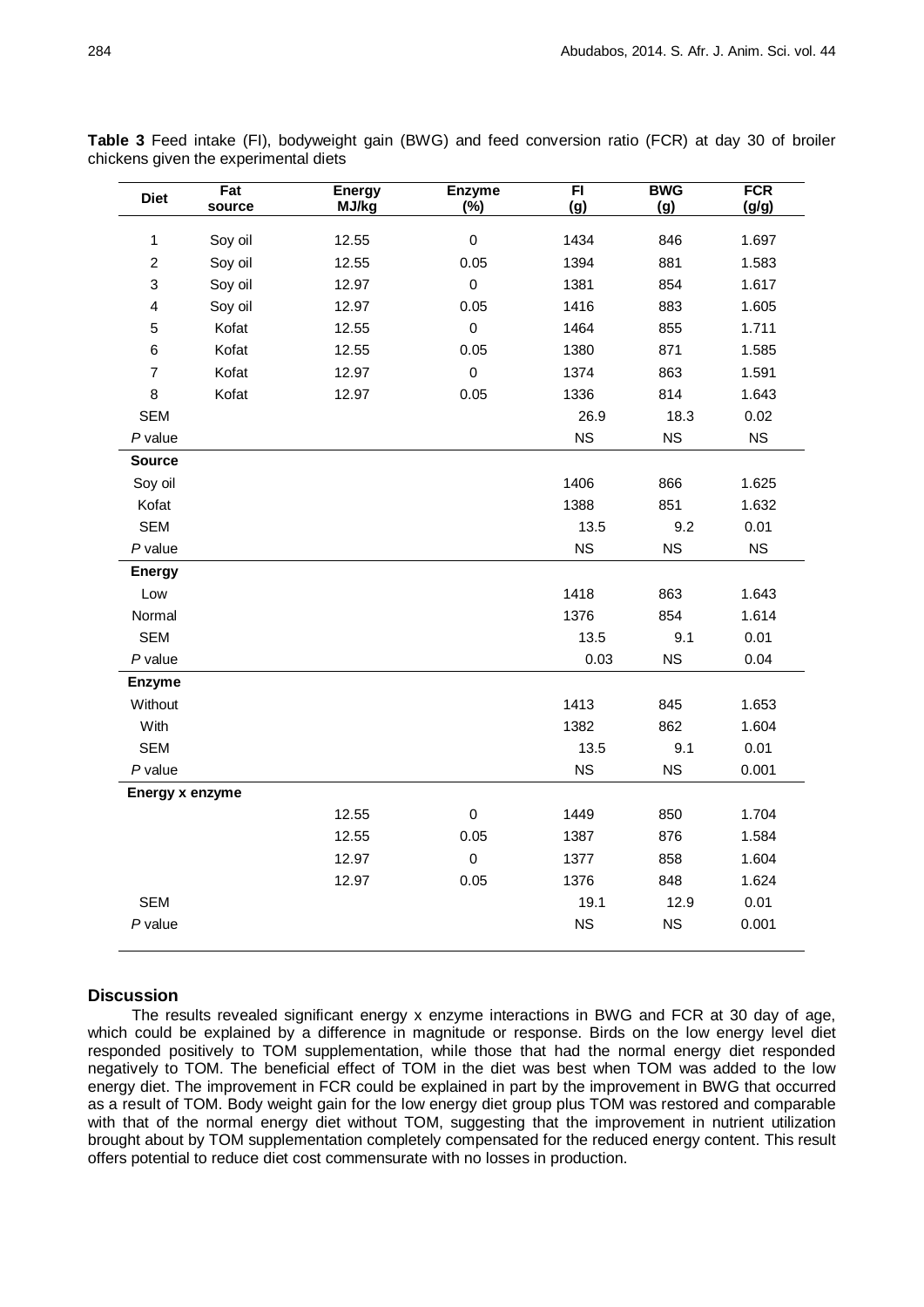| Table 4 Cumulative feed intake (FI), liveweight gain (BWG) and feed conversion ratio (FCR) of |  |  |  |
|-----------------------------------------------------------------------------------------------|--|--|--|
| broiler chickens over the trial period of 30 days                                             |  |  |  |

| <b>Diet</b>             | Fat<br>source | Energy | <b>Enzyme</b><br>(%) | F1<br>(g)   | <b>BWG</b><br>(g) | <b>FCR</b><br>(g/g) |
|-------------------------|---------------|--------|----------------------|-------------|-------------------|---------------------|
|                         |               |        |                      |             |                   |                     |
| 1                       | Soy oil       | low    | $\mathbf 0$          | 2072        | 1308              | 1.584               |
| $\boldsymbol{2}$        | Soy oil       | low    | 0.05                 | 2039        | 1366              | 1.492               |
| $\mathbf{3}$            | Soy oil       | normal | $\pmb{0}$            | 2033        | 1375              | 1.479               |
| $\overline{\mathbf{4}}$ | Soy oil       | normal | 0.05                 | 2047        | 1368              | 1.493               |
| $\mathbf 5$             | Kofat         | low    | $\mathbf 0$          | 2124        | 1334              | 1.593               |
| $\,6$                   | Kofat         | low    | 0.05                 | 2029        | 1365              | 1.487               |
| $\overline{7}$          | Kofat         | normal | $\boldsymbol{0}$     | 2020        | 1373              | 1.471               |
| 8                       | Kofat         | normal | 0.05                 | 1997        | 1298              | 1.540               |
| <b>SEM</b>              |               |        |                      | 32.5        | 23.5              | 0.01                |
| P value                 |               |        |                      | <b>NS</b>   | <b>NS</b>         | <b>NS</b>           |
| <b>Source</b>           |               |        |                      |             |                   |                     |
| Soy oil                 |               |        |                      | 2043        | 1355              | 1.513               |
| Kofat                   |               |        |                      | 2048        | 1343              | 1.523               |
| <b>SEM</b>              |               |        |                      | 16.3        | 11.7              | 0.008               |
| P value                 |               |        |                      | <b>NS</b>   | NS                | <b>NS</b>           |
| <b>Energy</b>           |               |        |                      |             |                   |                     |
| Low                     |               |        |                      | 2066        | 1344              | 1.539               |
| Normal                  |               |        |                      | 2025        | 1354              | 1.497               |
| <b>SEM</b>              |               |        |                      | 16.3        | 11.7              | 0.008               |
| P value                 |               |        |                      | <b>NS</b>   | <b>NS</b>         | 0.001               |
| <b>Enzyme</b>           |               |        |                      |             |                   |                     |
| Without                 |               |        |                      | 2063        | 1348              | 1.532               |
| With                    |               |        |                      | 2028        | 1350              | 1.504               |
| <b>SEM</b>              |               |        |                      | 16.3        | 11.7              | 0.008               |
| P value                 |               |        |                      | $_{\rm NS}$ | NS                | 0.03                |
| Energy x enzyme         |               |        |                      |             |                   |                     |
|                         |               | low    | $\pmb{0}$            | 2098        | 1321              | 1.588               |
|                         |               | low    | 0.05                 | 2034        | 1366              | 1.490               |
|                         |               | normal | $\mathbf 0$          | 2027        | 1374              | 1.475               |
|                         |               | normal | 0.05                 | 2022        | 1333              | 1.518               |
| <b>SEM</b>              |               |        |                      | 23.0        | 16.6              | 0.01                |
| P value                 |               |        |                      | <b>NS</b>   | 0.01              | 0.001               |
|                         |               |        |                      |             |                   |                     |

The improvement in BWG of broilers that received TOM supplemented diets could be ascribed to increases in protein and energy retention. Dänicke *et al*. (1997b) found that fat digestibility in broilers was improved by enzymes in two fat sources (soybean oil and beef tallow) but protein digestibility and  $AME_N$ values were significantly improved by enzymes only in a tallow diet. It was reported that enzymes reduce the negative effects of NSPs and improve the digestion of nutrients in poultry diets. Hydrolysis of NSPs reduces the viscous properties of β-glucan and pentosans, releases some available monosaccharides and in part, eliminates the nutrient encapsulating effect of the cell wall (Bedford, 1993). It has been reported that enzyme supplementation to corn-soy diets improved growth performance significantly in broilers (Gracia *et al*., 2003; Saleh *et al*., 2006; Abudabos, 2012). Preston *et al.* (2001) reported a 2% improvement in FCR as a result of the addition of an enzyme, Avizyme 1300.

The positive effect of fats on live performance of broilers is well documented (Griffiths *et al*., 1977).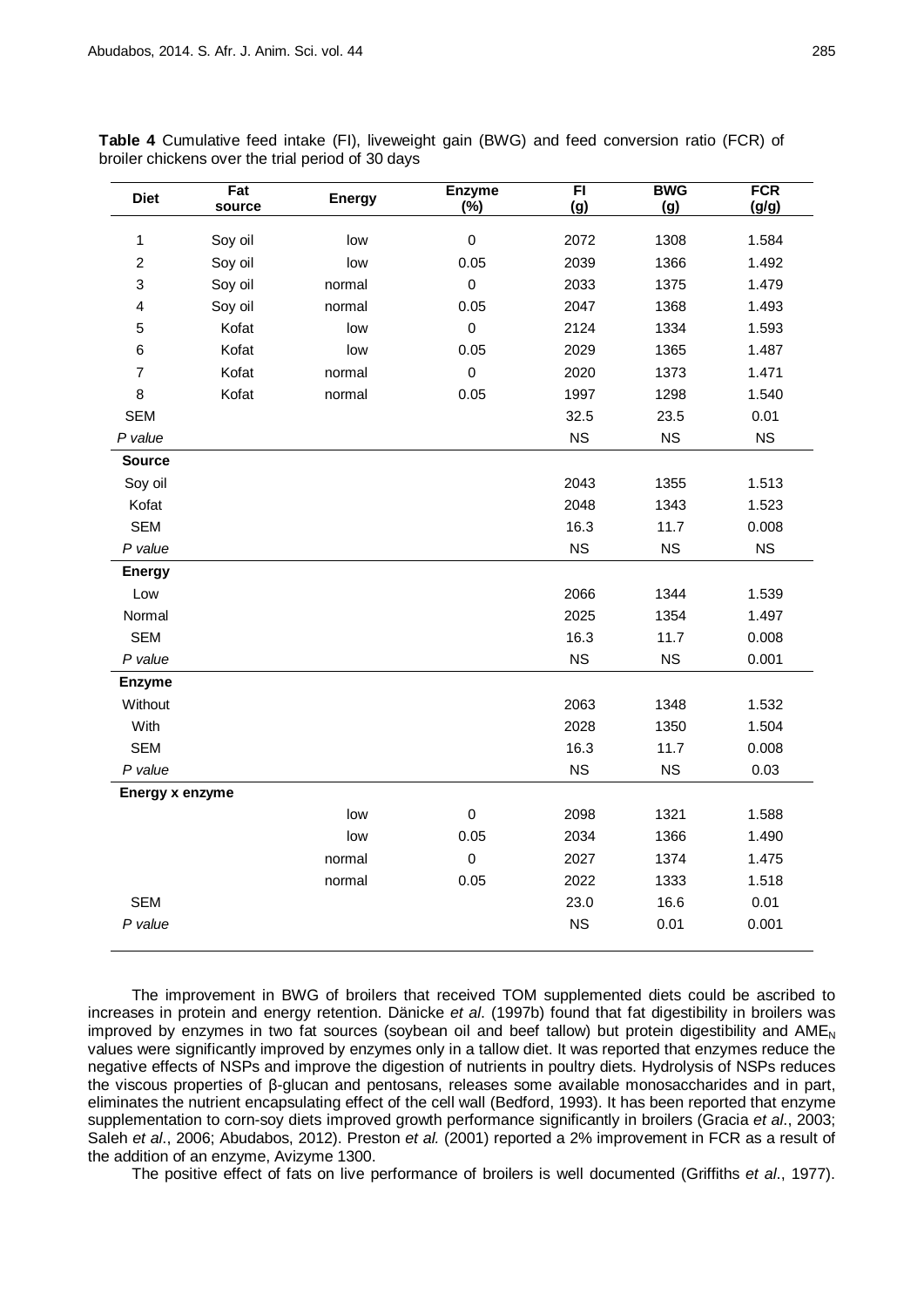The growth stimulating property of fats is not just a result of their high energy value. Chicks fed diets with SBO or corn oil consumed more ME than chicks fed comparable diets that had a low fat content (Carew *et al*., 1963; Pesti *et al*., 2002). The value of the various fats and oils is entirely dependent on their ME contents, and the ME content of the fat depends on their digestibility and absorption (Pesti *et al*., 2002). In this experiment the birds that received the two sources of fat had similar live performances. This suggests that the two fat sources have similar digestibility. A similar response was obtained by Valencia *et al*. (1993) who reported that there were no effects of the sources of oil (refined palm oil, palm oil, corn oil and poultry fat) on BWG and FCR in broilers. The result is congruent with previous findings of Abudabos (2013), who reported that birds that received KOF or SBO responded equally.

Owing to the high cost of feed ingredient for poultry, especially dietary energy, it is important to continually evaluate the source as well as the level of energy in the diets (Pesti *et al*., 2002). KOF is a cheaper source of fat than SBO or corn oil. Fat supplementation is considered more cost effective over the finisher period than the starter period because of increased digestibility of fat, improved dietary ME and increased feed intake of the birds during the finisher period (Wiseman & Salvador, 1989).

### **Conclusions**

The results of this study indicated that the replacement of SBO with KOF resulted in comparable performance in terms of BWG, FI and FCR, but using KOF as the fat source could result in reduced overall feed cost, since it is a cheaper commercial fat blend than SBO. TOM at the rate recommended by the manufacturer (0.05%) restored the nutritional value in the low energy diet. Based on the results obtained from this experiment and in order to lower the feed cost, it is recommended that KOF could be fed as a fat source level combined with TOM supplementation to broilers on a low-energy diet.

### **Acknowledgment**

The authors would like to extend their sincere appreciation to the Deanship of Scientific Research at King Saud University for its funding of this research through Research Group Project No., RGP-VPP-273.

# **References**

Abudabos, A., 2013. Feeding alternative source of fat to broilers. Res. 5 (10), 84-87.

- Abudabos, A., 2012. Effect of enzyme supplementation to normal and low density broiler diets based on corn-soybean meal. Asian J. Anim. Vet. Sci. Adv. 7, 139-148.
- Baião, N.C. & Lara, L.J.C., 2005. Oil and fat in broiler nutrition. Braz. J. Poult. Sci. 7, 129-141.
- Barbour, G.W., Farran, M.T., Usayran, N.N., Darwish, A.H. & Ashkarian, V.M., 2006. Effect of soybean oil supplementation to low metabolizable energy diets on production parameters of broiler chickens. J. Appl. Poult. Res. 15, 190-197.
- Bedford, M., 1993. Mode of action of feed enzymes. J. Appl. Poult. Res. 2, 85-92.
- Café, M.B., Borges, C.A., Fritis, C.A. & Waldroup, P.W., 2002. Avizyme improves performance of broilers fed corn-soybean meal-based diets. J. Appl. Poult. Res. 11, 20-33.
- Carew Jr., L.B., Nesheim, M.C. & Hill, F.W., 1963. The relationship of dietary energy level and density to the growth response of chicks to fats. Poult. Sci. 42, 710-718.
- Dänicke, S., Simon, O., Jeroch, H. & Bedford, M., 1997a. Interactions between dietary fat type and xylanase supplementation when rye-based diets are fed to broiler chickens 1. Physico-chemical chyme features. Br. Poult. Sci. 38, 537-545.
- Dänicke, S., Simon, O., Jeroch, H. & Bedford, M., 1997b. Interactions between dietary fat type and xylanase supplementation when rye-based diets are fed to broiler chickens 2. Performance, nutrient digestibility and the fat-soluble vitamin status of livers. Br. Poult. Sci. 38, 546-556.
- Dänicke, S., Jeroch, H., Bottcher, W. & Simon, O., 2000. Interactions between dietary fat type and enzyme supplementation in broiler diets with high pentosan contents: effects on precaecal and total tract digestibility of fatty acids, metabolizability of gross energy, digesta viscosity and weights of small intestine. Anim. Feed Sci. Technol. 84, 279-294.
- Fascina, V.B., Carrijo, A.S., Souza, K.M.R., Garcia, A.M.L., Kiefer, C. & Sartori, J.R.I., 2009. Soybean oil and beef tallow in starter broiler diets. Braz. J. Poult. Sci. 11, 249-256.
- Gracia, M.I., Aranibar, M.J., Lazaro, R., Medel, P. & Mateos, G.C., 2003. Alpha-amylase supplementation of broiler diets based on corn. Poult. Sci. 82, 436-442.
- Griffiths, L., Leeson, S. & Summers, J.D., 1977. Influence of energy system and level of various fat sources on performance and carcass composition of broiler. Poult. Sci. 56, 1018-1026.
- Langhout, D.J., Schutte, J.B., Geerse, C., Kies, A.K., De Jong, J. & Verstegen, M.W.A., 1997. Effects on chick performance and nutrient digestibility of an endo-xylanase added to a wheat- and rye-based diet in relation to fat source. Br. Poult. Sci. 38, 557-563.